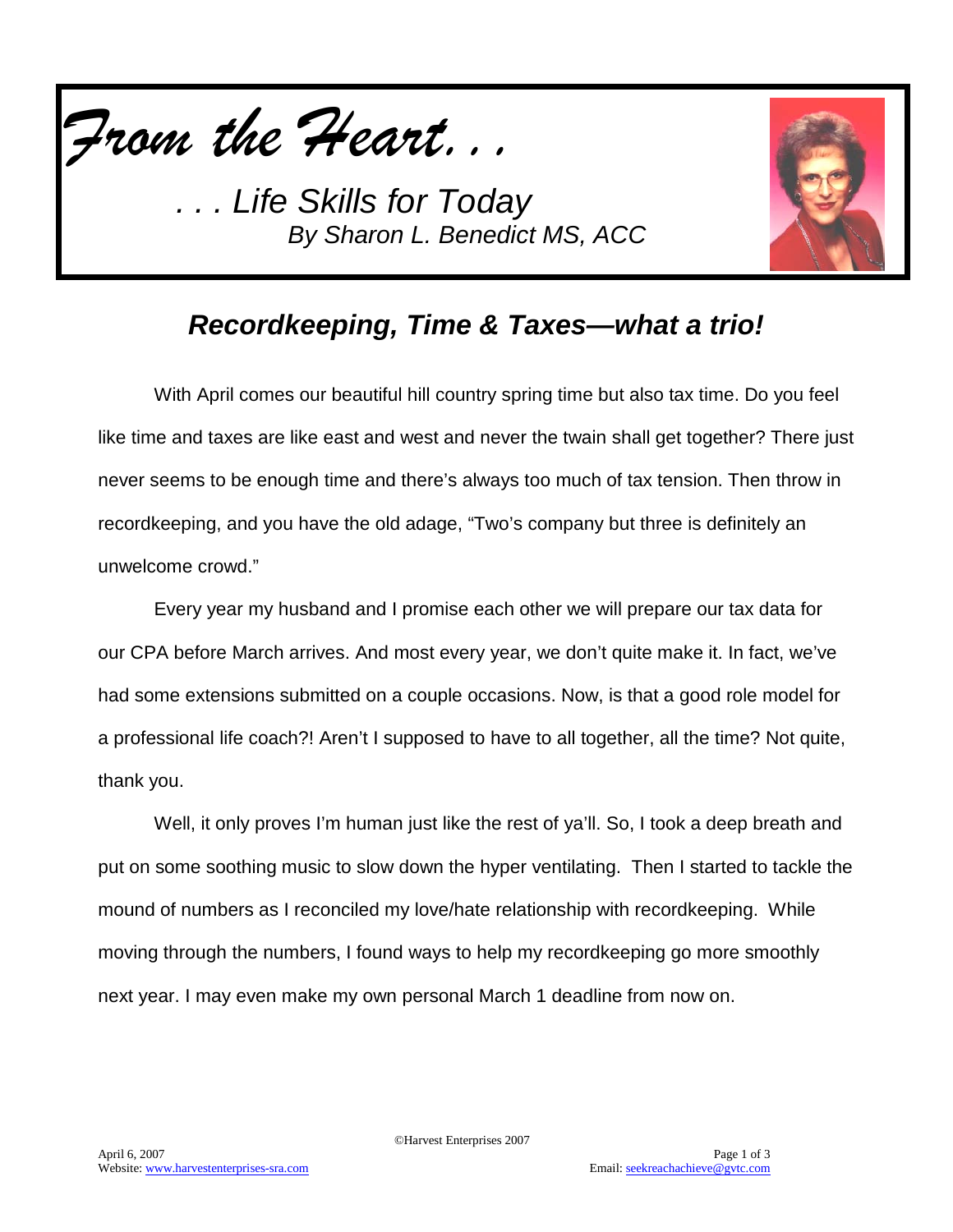The IRS has an email tax tip link you can sign up for at

<http://www.irs.gov/newsroom/content/0,,id=105773,00.html> . For now, here are some basic tips to

help you reconcile your love/hate recordkeeping relationship with tax time.:

### **Keep track of your personal & business receipts and other records**

**throughout the year** to document the deductions you claim on your return.

This is essential for any routine or potential surprise audit. **Be sure to house** 

**your personal & business records close by but in separate filing** 

**systems and accounts** [\(http://www.irs.gov/newsroom/article/0,,id=105111,00.html\)](http://www.irs.gov/newsroom/article/0,,id=105111,00.html).

Specific records you may need to save:

Deductible expenses withheld from your paycheck (e.g. union dues, medical insurance premiums, or 401(k) contributions). Keep pay stubs as proof of payment. Form W-2 and 1099 Bank statements Brokerage and mutual fund statements Form K-1 (for partnerships) Sales slips **Invoices** Credit card receipts Canceled checks or other proof of payment Home purchase and sales agreements, closing statements, and insurance records

#### **Save your tax records for at least three years. Some documents require**

**much longer**, such as four and seven years. Records relating to a home

purchase or sale, stock transactions, IRA and business or rental property

should be kept longer [\(http://www.irs.gov/businesses/small/article/0,,id=98575,00.html\)](http://www.irs.gov/businesses/small/article/0,,id=98575,00.html).

#### **Do not discard non-tax related records or records no longer needed for**

**tax purposes** until you check to see if you have to keep them longer for other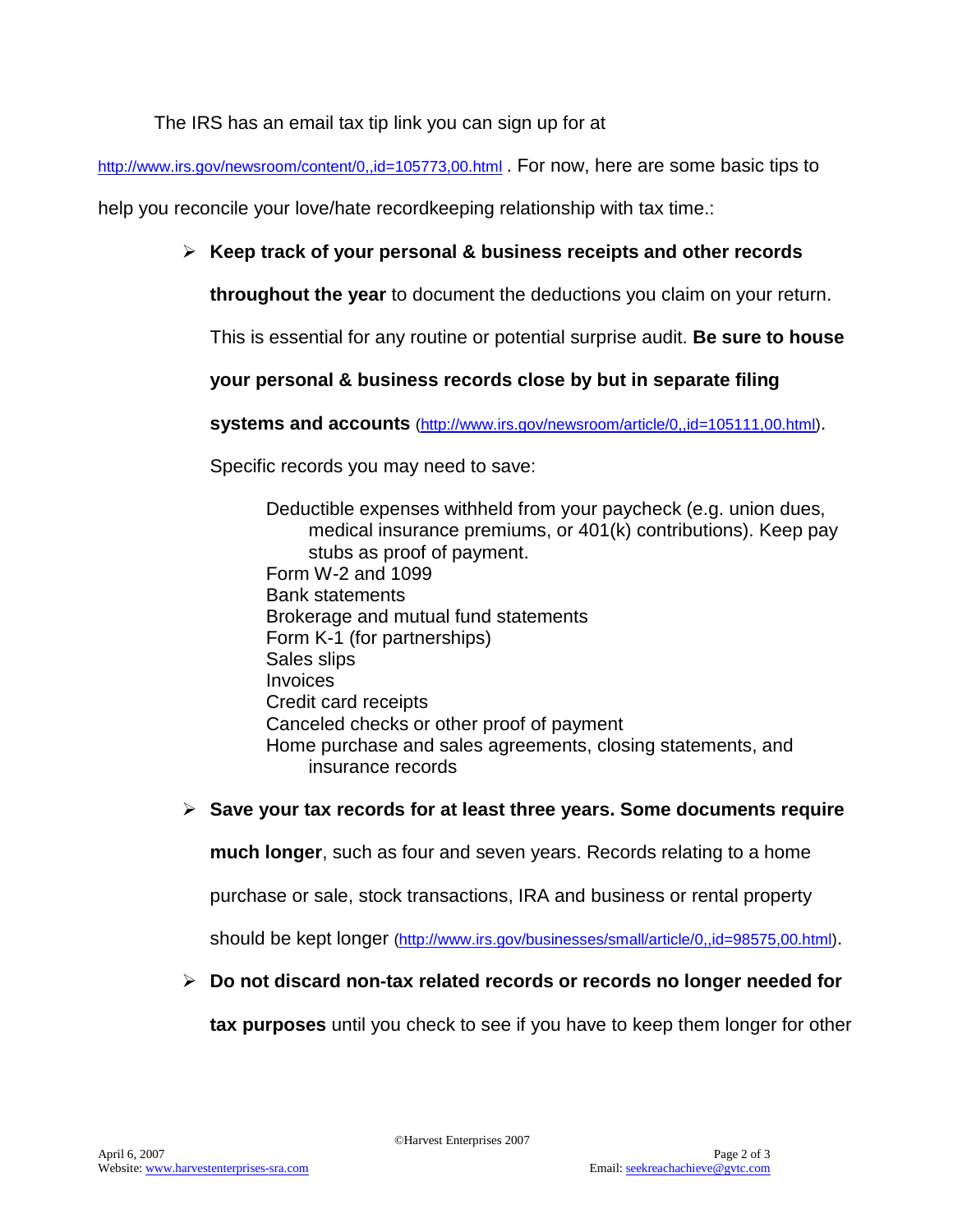purposes (e.g. insurance company or creditors may require you to keep them longer than the IRS does).

## **Keep copies of your filed tax returns for at least seven to ten years.** In some situations you should hold them indefinitely (e.g. did not file return or fraudulent submission). They will also help you with future returns with computations, and any potential amendments to prior years.

Thorough and up-to-date recordkeeping throughout the year save you time and effort at tax time when organizing and completing your return. If a paid professional does your recordkeeping and tax prep for a CPA, the records you have kept will make it much easier on the preparer and yourself. So, take on this trio with determination and a smile—and a little music on the side! And you will find creative ways to dance through tax time.

*<sup>--</sup> Sharon L. Benedict, MS, ACC, is a certified life wellness coach-consultant, specializing in life skills, wellness, and creative arts development for individuals, businesses and organizations. She welcomes your questions and comments and can be contacted at [seekreachachieve@gvtc.com.](mailto:seekreachachieve@gvtc.com)*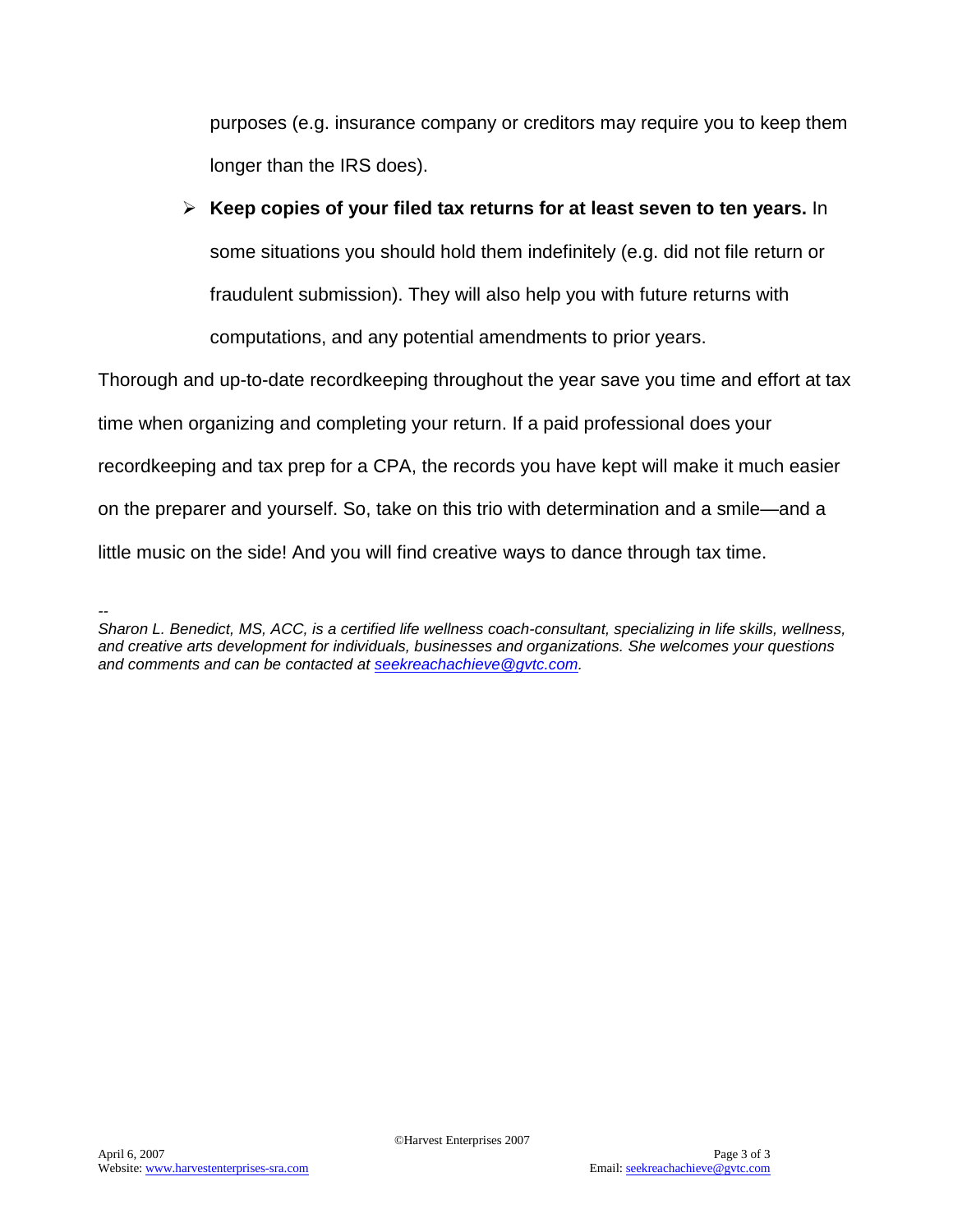

*. . . Life Skills for Today By Sharon L. Benedict MS, ACC*



## *Why Keep Your Grocery Receipts?*

In the check out line, you just racked up a \$250 grocery bill. The clerk reaches out to hand you the receipt. You say, "Oh, no thanks. I never need them." Or, do you just trash the receipts as you put away your groceries? You might even say to yourself, "As long as I've got the money to buy groceries, who needs the receipt? This particularly goes for cash receipts.

If any of these statements sound familiar, maybe it's time to reconsider the impact of not knowing where your money went. This is critical for any expense whether it was for two tacos at Taco Bell for four bucks or a \$4,000 entertainment center purchase. Most of us understand the importance of keeping certain large purchase receipts for warranty and returns. Yet, it doesn't seem to be that way for items under \$500.

Keep in mind that the average American making about \$59,000 annually before taxes spends approximately \$6000 on groceries alone [Bureau of Labor Statistics, Consumer Expenditures in 2005. February 2007 report]. In one's lifetime (i.e. 85 yrs), that could amount to more than \$500,000. Just imagine, that's one-half million dollars just for groceries! So, now do you think it might be a good idea to know where your money goes?

The immense value of keeping household receipts isn't just so you know where your money is going. It has everything to do with you seeking, reaching, and achieving your life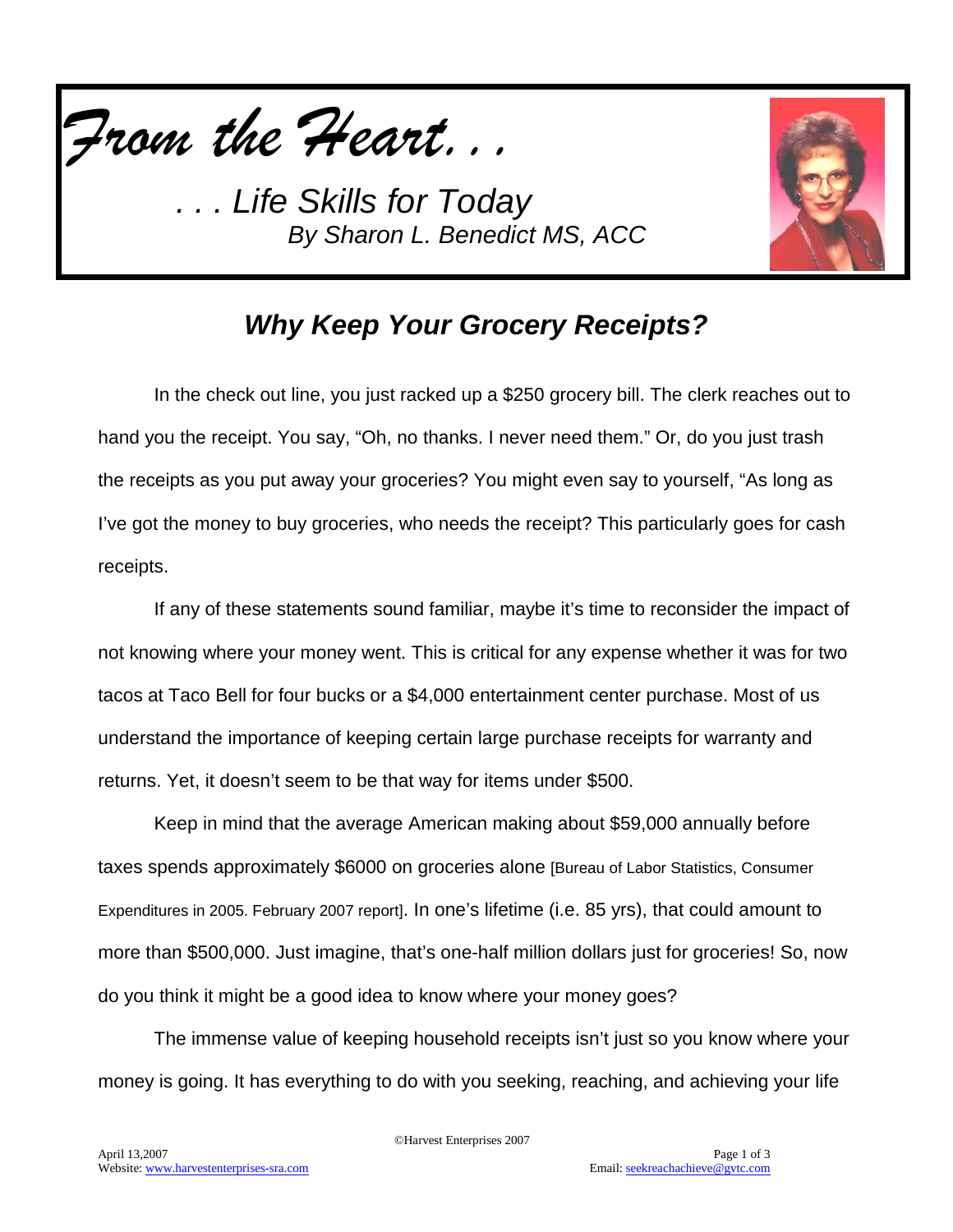goals and dreams. Dreams and goals must be budgeted into your every day activities and spending in order to even begin to see them come true. Life has all kinds of surprises, good and bad. So, start today to have a purposeful intention toward living your dreams and goals each day with how you spend your money. And the only way to know if you are still on the right road is through accurate, complete records of even your smallest expenditures.

As quoted in past articles, even Albert Einstein advised us that "Everything should be made as simple as possible, but not simpler." This is not always an easy task and becomes more complex with the basics of a business. Yet, for household recordkeeping our focus should be on keeping it as simple and user friendly as possible.

Here are a few options to choose from for keeping your household receipts and encouraging you to stay on track with your dreams, goals, and budget:

- $\triangleright$  Originals filed in cabinet under category (e.g. auto, clothing, dining, groceries)
- $\triangleright$  One sheet copies of multiple purchases (same category) filed in cabinet or binder notebook under category
- $\triangleright$  A monthly scan of all receipts and digitally filed
- $\triangleright$  Electronic download or manually recorded in money management software (e.g. Quicken, Microsoft Money; this method is always very useful for creating a budget and spending report on where you are at any point in time. Yet, an actual receipt or copy will usually be required for honoring any warranty claims.)
- $\triangleright$  Bank and/or credit card statements indicating purchase (although these rarely have any details—only date, amount and payee name. It may or may not be enough to have any warranty or defective claim honored.)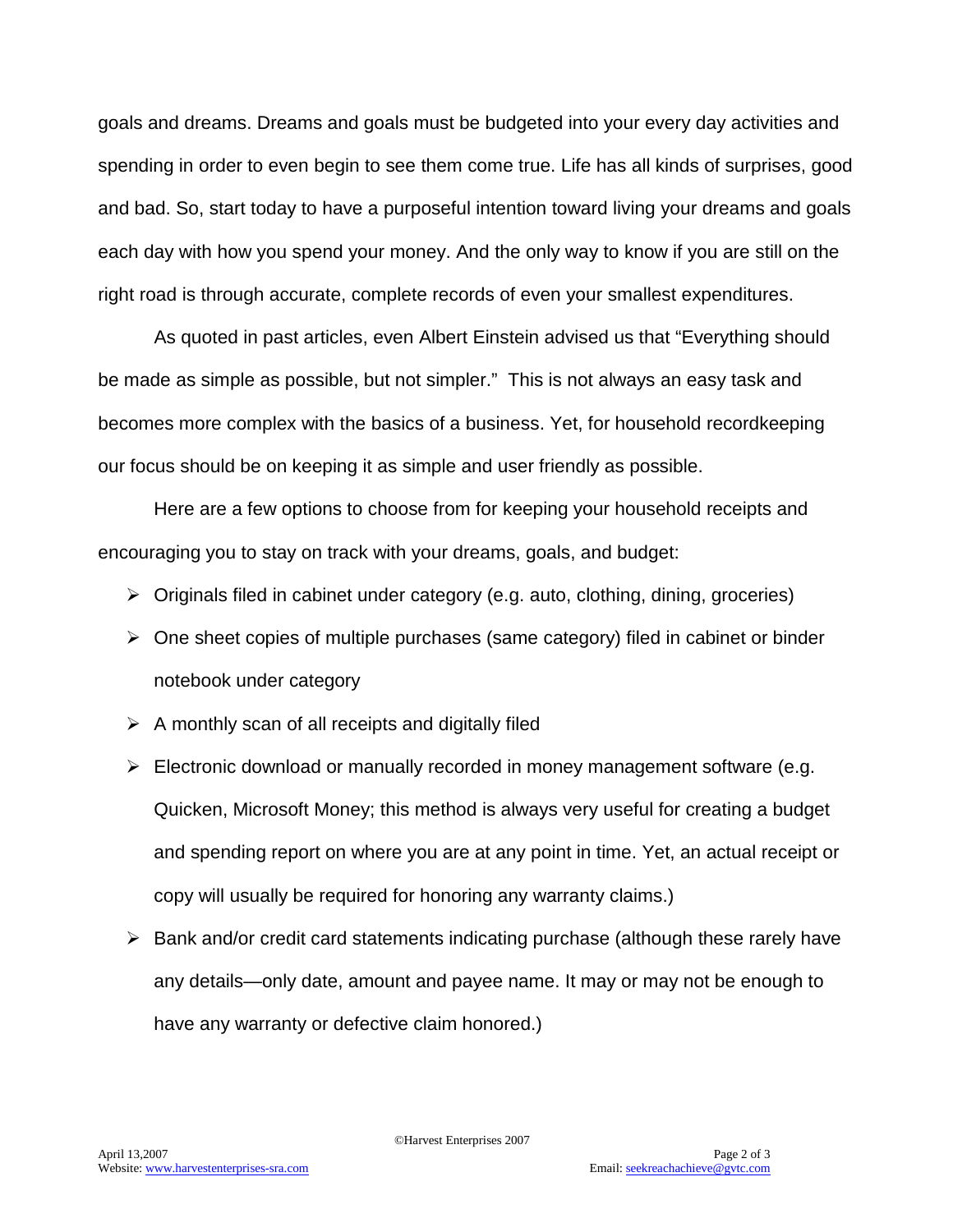Remember to keep backups of all electronic and digital records also separate from your computer in a home fire safe and bank safe deposit box. When it comes to potential audits, the value of receipts is simply that you can easily show how you got your data. They won't question your numbers. You will save yourself lots of time and headaches, as well as any adjustments or potential penalties. The labor required to file them for a year or longer is so little that it is worth it for those tax and life management times you will definitely find them helpful. So, today is a new day to start saving those little and big household receipts—as you set up a recordkeeping system for your life dreams and goals.

*<sup>--</sup> Sharon L. Benedict, MS, ACC, is a certified life wellness coach-consultant, specializing in life skills, wellness, and creative arts development for individuals, businesses and organizations. She welcomes your questions and comments and can be contacted at [seekreachachieve@gvtc.com.](mailto:seekreachachieve@gvtc.com)*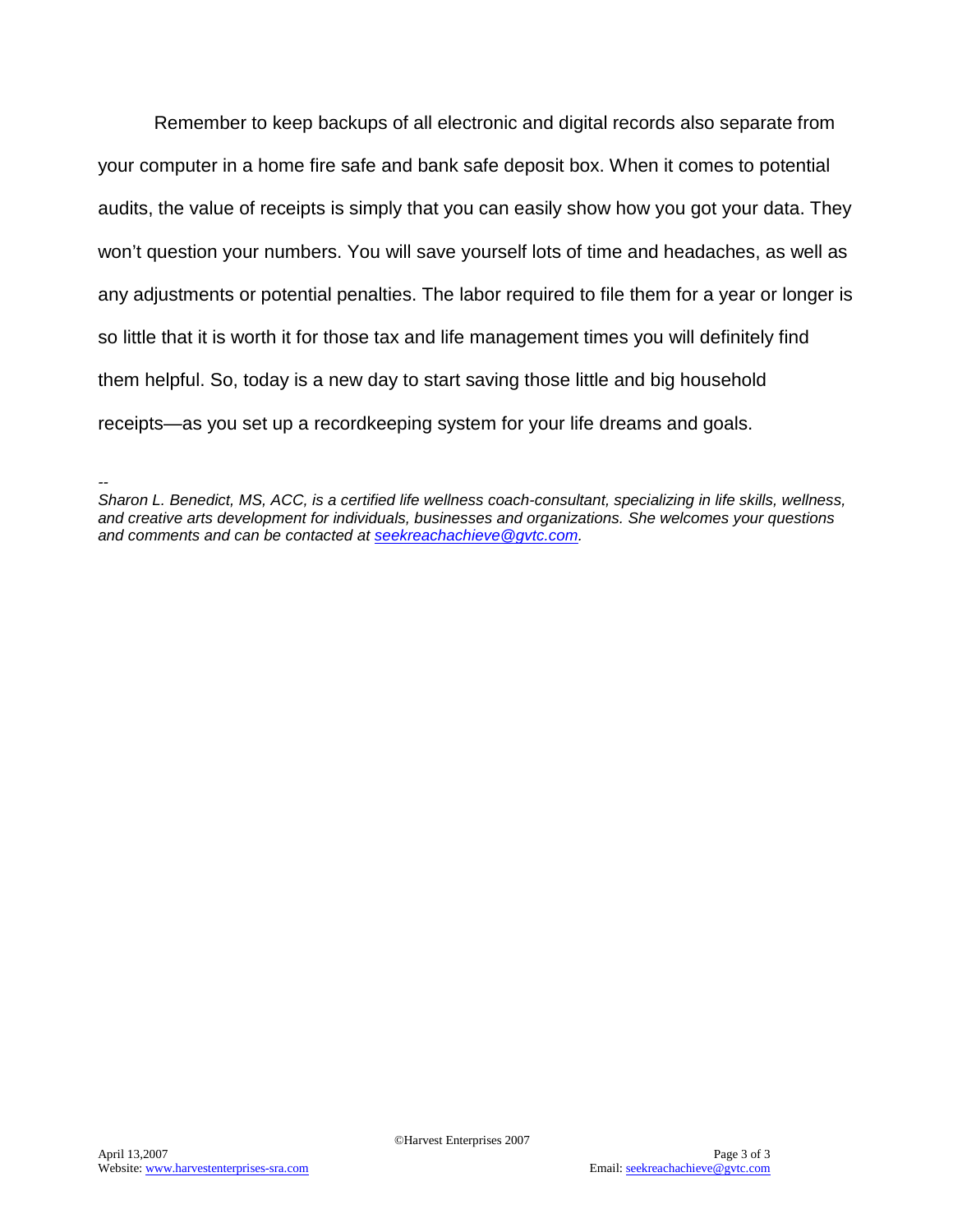

*. . . Life Skills for Today By Sharon L. Benedict MS, ACC*



## *Home & Business Recordkeeping Layout*

Whether it's tax time or your regular bill paying day, you walk over to your space for doing bills and taxes and only see piles of paper and post-it notes hanging from the computer and phone—with a maze of floor piles you have to walk around in order to get to your desk area.

You know nothing seem to say "Hello, welcome to your organized and ready-to-getdown-to-work space." You more than likely find your motivation for something else, at least for today. Have you had it with the piles and the loud and clear message that says, "Give up, you can't work in this mess?" So, you close the door and forget it for one more day.

Do you want to change the way you live with your current state of recordkeeping wreckage? If so, let's start with your physical space you just can't seem to cozy up to in your home or place of business.

As review from last year's article, start with an adequate space or room for a desk, computer, email program, money management and word application software program (e.g. Outlook/Outlook Express, Intuit Quicken, Microsoft Money, Word, Wordperfect), printer, ergonomic chair, guest seating, phone, book shelf, sufficient overhead and desk lighting, adequate air circulation features (windows/doors/fan/A-C). Remember, though, to invite your own presence into the space with appropriate colors, pictures, plants, etc.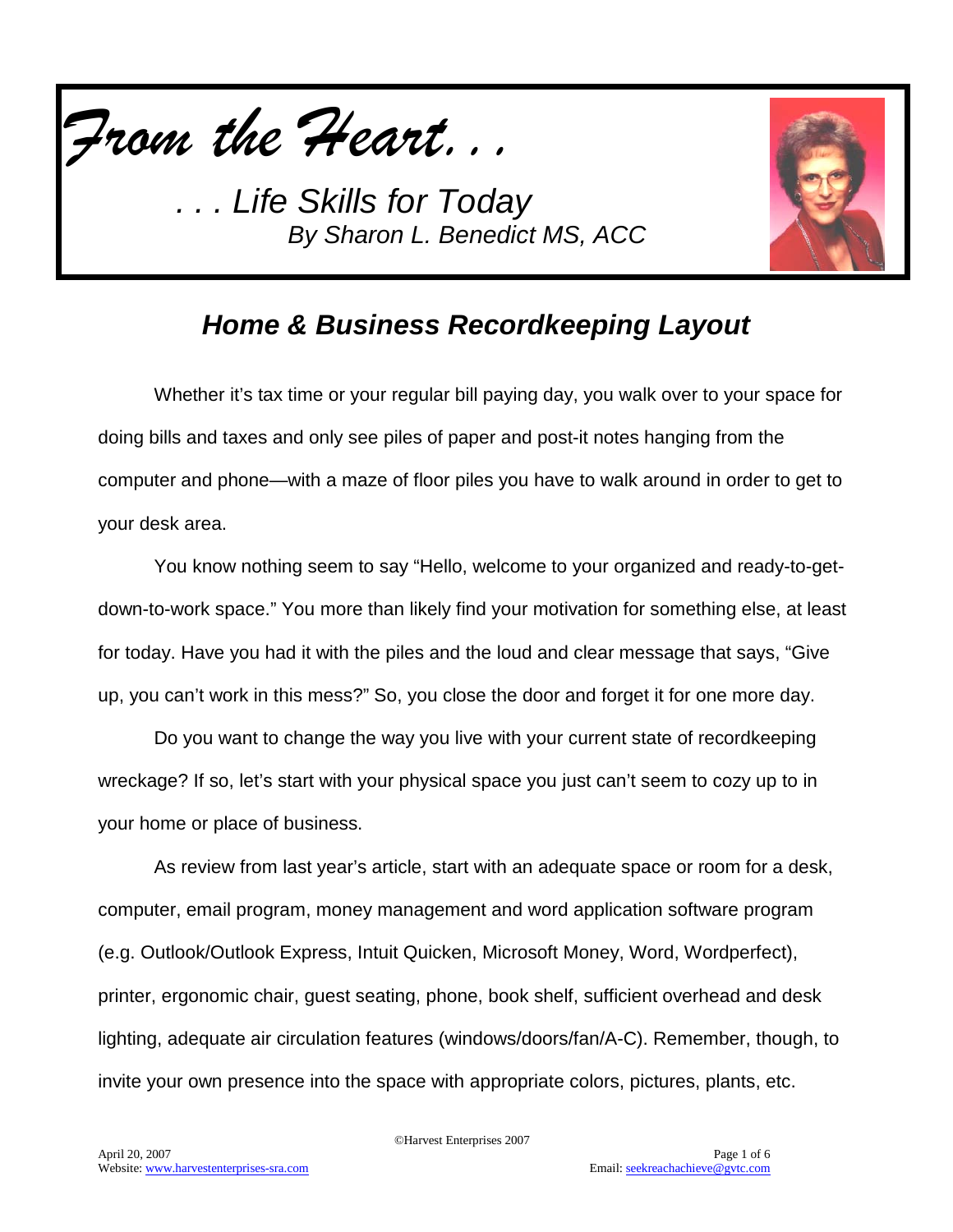Then choose an appropriate records storage system (e.g. two-drawer or four-drawer filing cabinet (file boxes can be initially used if more affordable for you right now; eventually move on to a quality filing cabinet; pendaflex hanging frame set/hanging folders; 3 tab manila folders). Include at least one file cabinet drawer for placing labeled tabs for each household recordkeeping category, tax and non-tax related—sorted by alpha, numeric, or chronological arrangements to make information easy to retrieve.

In smaller apartments and homes, people often utilize a closet for their first office space, or an extra bedroom. Whether you want to create that perfect office plan for your comfy suburban home, in your high-rise apartment or business location, certain layout essentials are needed to get started. Catherine Roseberry, writer for *Your Guide to Mobile Office Technology.About.com,* offers a variety of home office designs you can work with (website link, [http://mobileoffice.about.com/od/samplehomeofficesdesigns/ig/Home-Office-](http://mobileoffice.about.com/od/samplehomeofficesdesigns/ig/Home-Office-Designs/index.htm)[Designs/index.htm\)](http://mobileoffice.about.com/od/samplehomeofficesdesigns/ig/Home-Office-Designs/index.htm).

In addition, here are some basic tips offered by SMART DRAW [\(http://www.smartdraw.com\)](http://www.smartdraw.com/). Check out SMART DRAW tutorials and downloads for a variety of space layout options for personal and business. SmartDraw software not only includes many small and big office layouts but also a wealth of forms, diagrams, charts, and other valuable design options for small and large projects.

# *SmartDraw Tips:*



**Lighting.** If your work includes a lot of face time with a computer screen, it's best to dim the fluorescents and bring in more natural and ambient light. Ideally, a table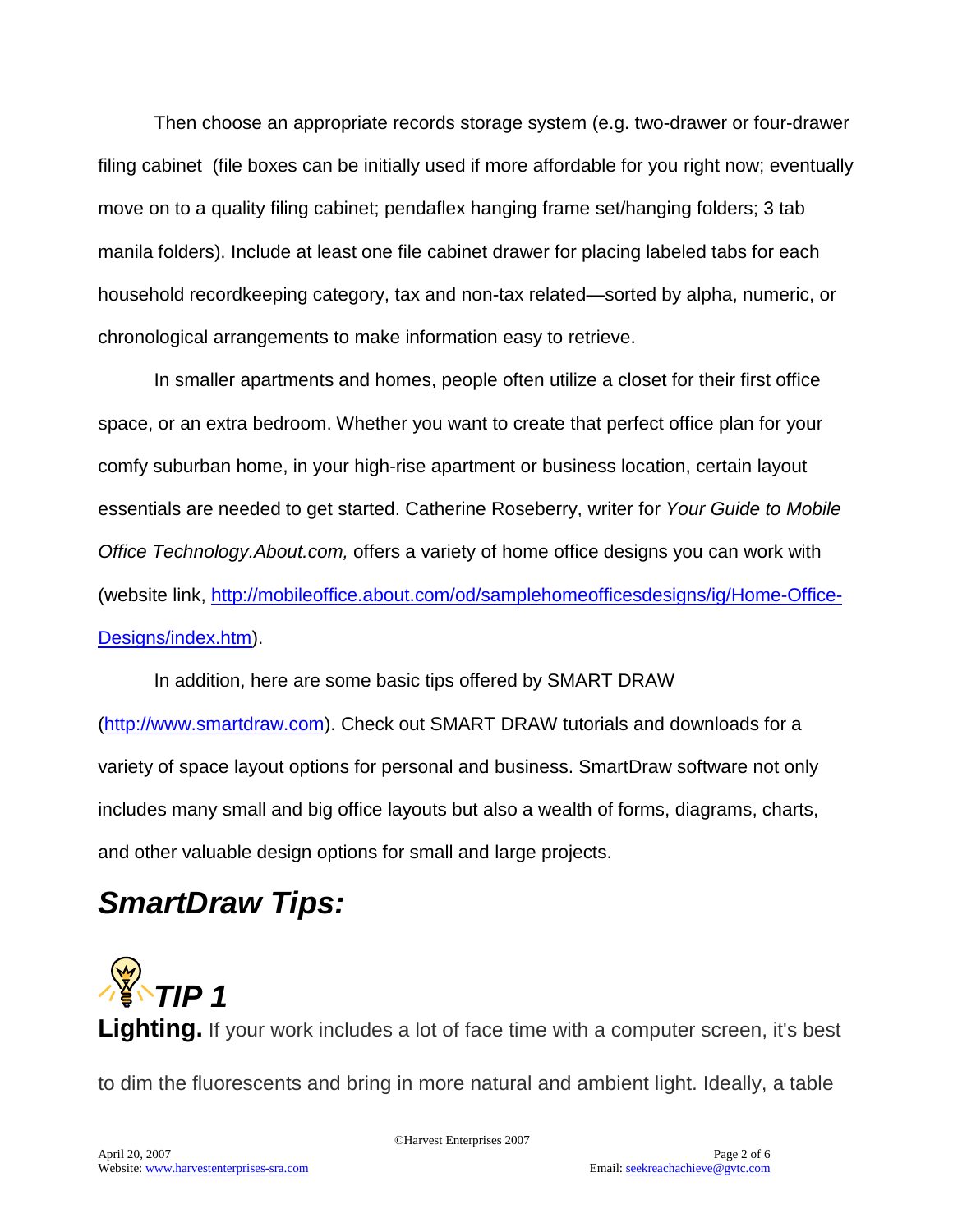lamp mixed with a dash of sunlight will keep your eyes, and your head, alert for the long haul.



**Profit Before Loss.** If this is your first office, it's advised to keep to a strict budget on its furnishings. It may be tempting to trick out the new digs in matching titanium desks, but wait until you get your first check for services rendered before calling in the costly designer. However, it may be a good idea to invest in a comfortable, ergonomic chair for yourself and other employees who will be spending long hours working on ways to bring in that profit.



**Treasure Hunt.** Used office furniture stores are great places to save money on standard office equipment including bookshelves, file cabinets, lighting and more. Since these are usually utility items that you can hide in the back, it doesn't matter as much if they show their age or have a ding. Also, you can find newer looking desks and accessories too, at much lower prices than new.



**Colors.** Neutral colors tend to be favorite choices for office design as they are free from distraction. Some experts contend that greens and blues are ideal colors for work areas because they induce better concentration and less strain on the eyes.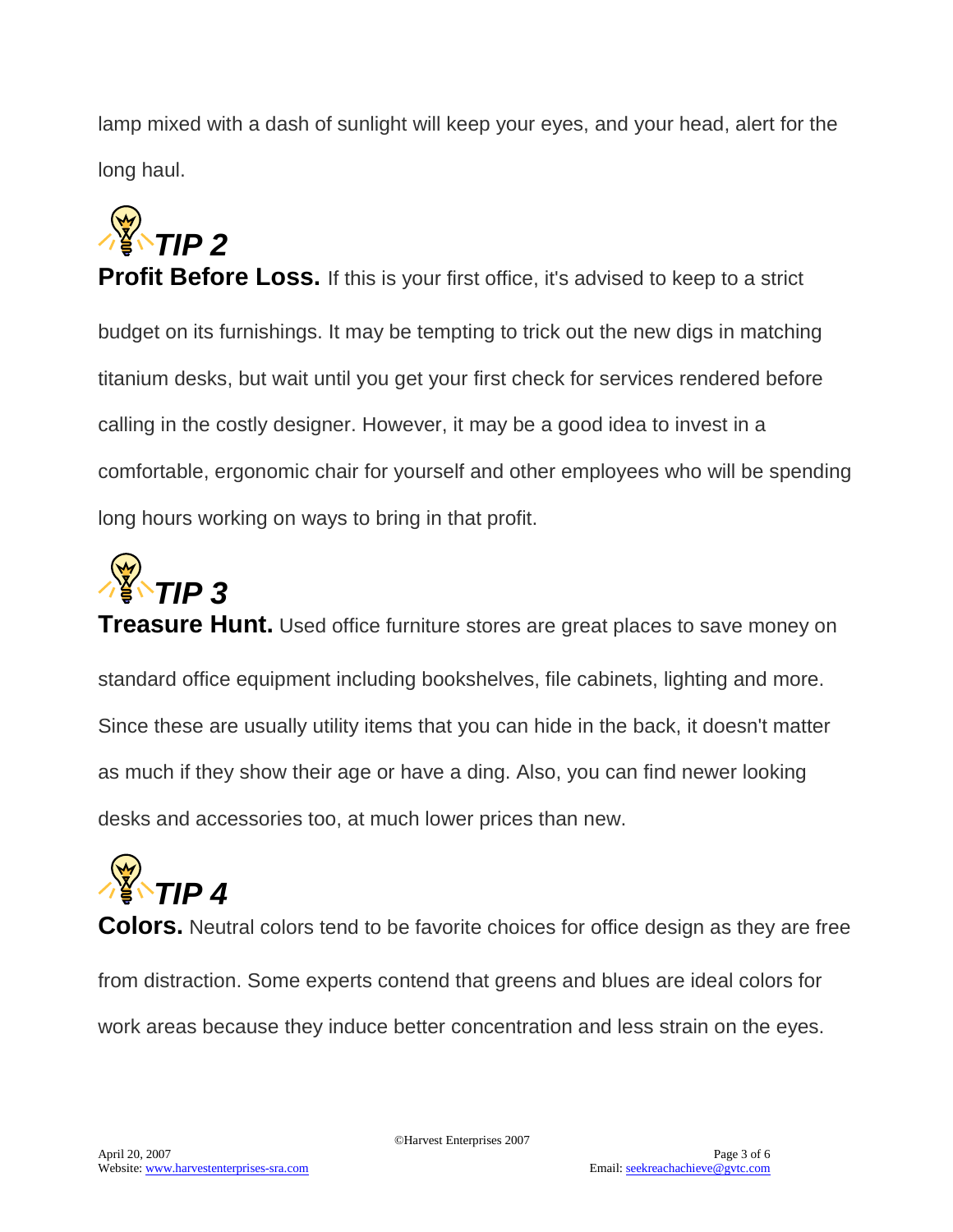Steer away from the bright white high gloss paint - it will only create a harsh glare from any of the light coming into your office.



**Plants.** Having a little greenery in the office is always a nice touch. If you are a self-described black thumb, you can research plant care companies who will come into your office and water plants for a nominal fee. Ask your neighbors, they may already employ such a service and you may get a price break as a referral. If you decide to have plants, it's important they are well-cared for because your clients will judge you on all aspects of your office, including the vibrancy of your indoor garden.



**Bigger is Sometimes Better.** When deciding on how much office space you need, it could be costly down the line if you don't plan ahead today. You may only have 6 employees right now, but if everything goes according to your master plan you may have 9 by the end of next year. Securing an additional 25% more space than you actually need could pay off in the future.

*Y*<br>**TIP 7** 

**Separate Home from Work.** If setting up a home office, it's important to

create a distinct line between work life and home life. Ideally, have a separate phone line installed for business calls. Don't put your office in the laundry room, or all you will think about is how much laundry you still have to do. Keep the space clear of all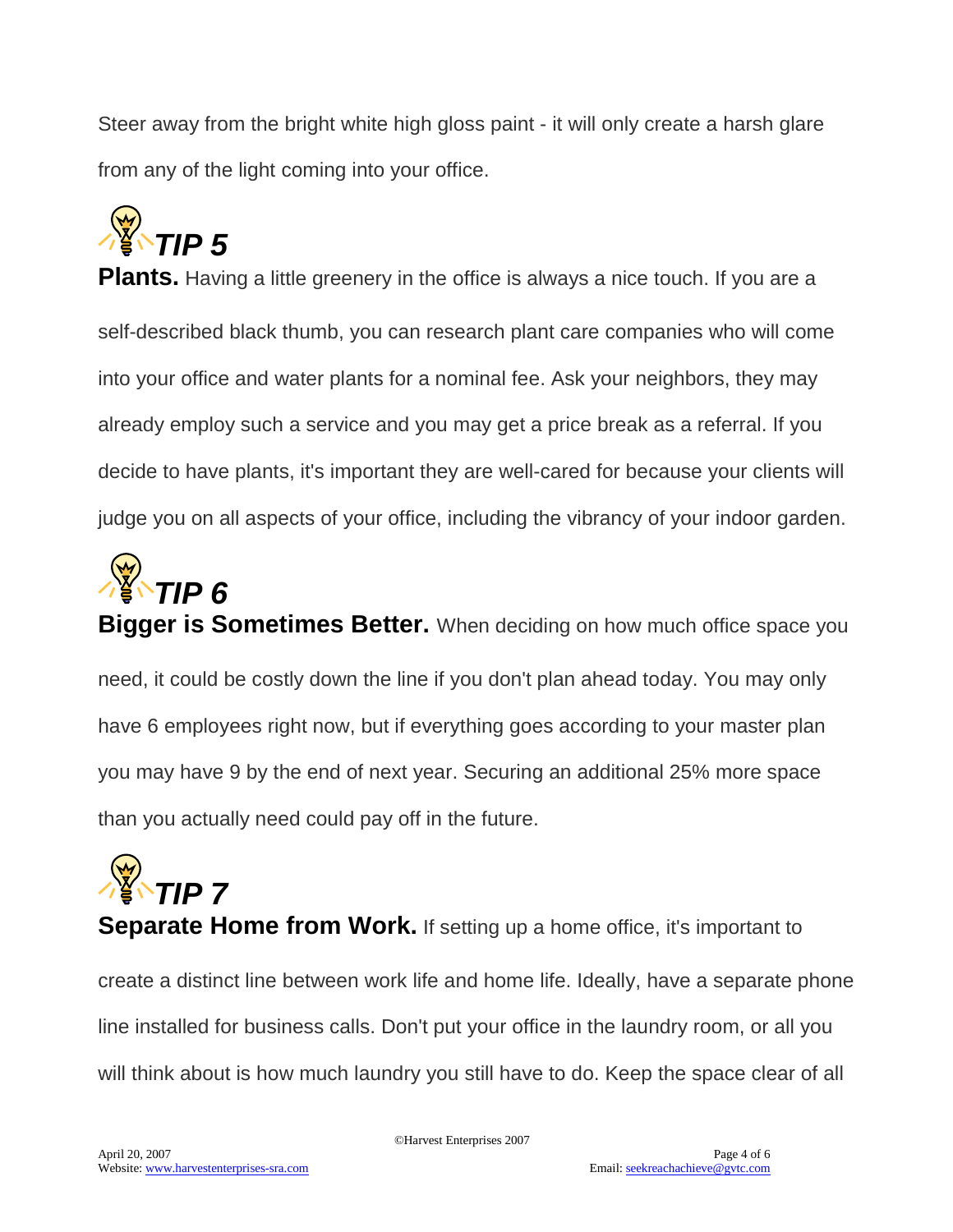distractions (this includes kids toys, animal toys, home bills, etc.) so you can be as productive as possible.



**Electrical Outlets.** To be on the safe side, have a professional electrician come into your home office to survey that it has the amps necessary to operate all of your office equipment (computers, copiers, faxes, fans, scanners, lighting, etc.)



**Neat & Pleasant.** If you have clients or customers coming into your office, it's best to prepare for them in the same the way you would if you had company coming over for dinner. Your office should be free of clutter as a sign that you are organized and in control. The atmosphere should be calm and quiet so you can discuss business without distractions. Your office should also give off a clean and fresh smell. . . .



**Ergonomics.** Whether you are your only employee, or you have several, it's important to make sure that you listen to what your body (or your employee) is telling you. Neck aches, headaches, wrist aches and backaches are a few of the common complaints of working at a desk all day. These are real issues, and the faster that monitors are positioned correctly, desks are raised or lowered and lights are adjusted, the faster your most productive work can begin.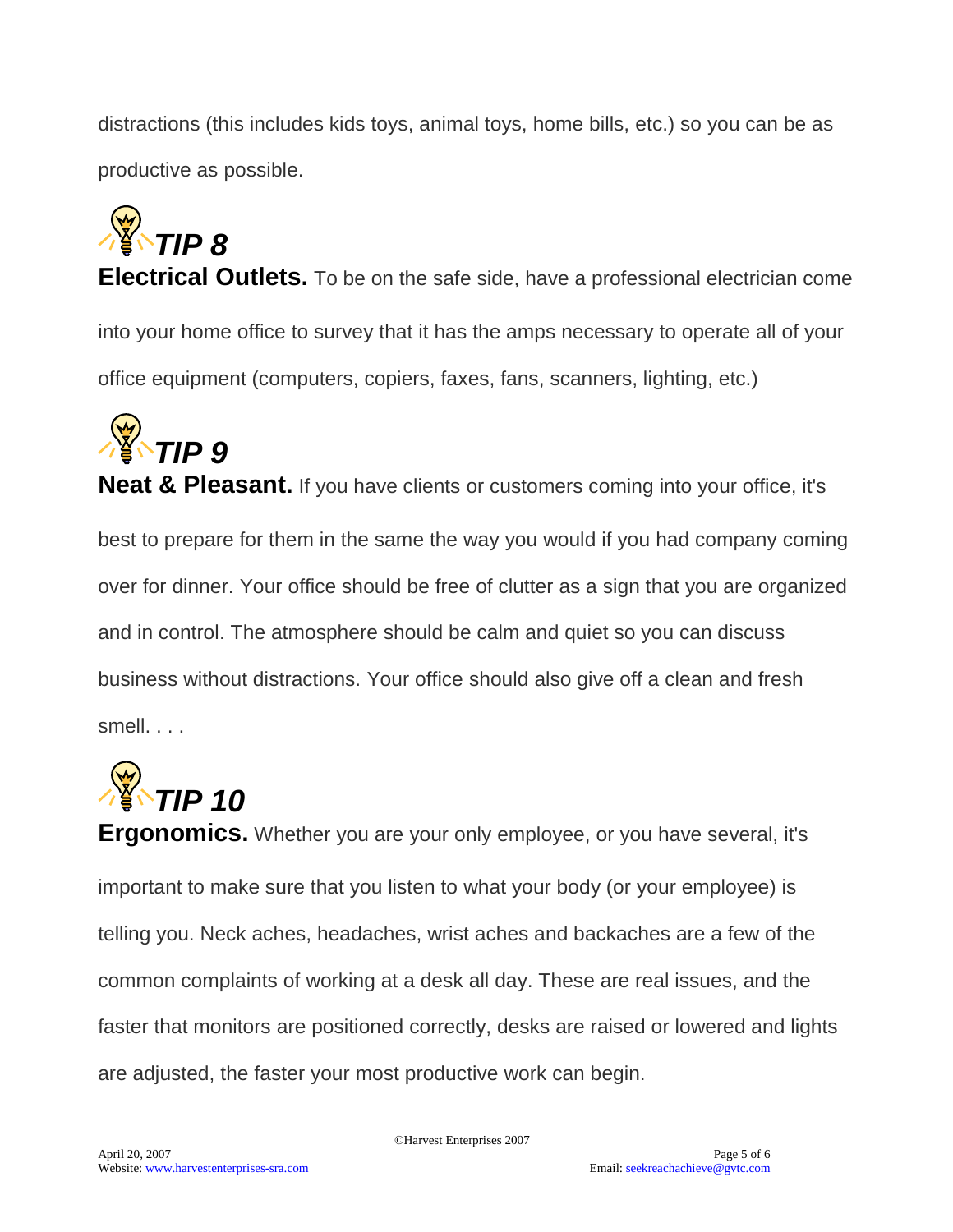*Sharon L. Benedict, MS, ACC, is a certified life wellness coach-consultant, specializing in life skills, wellness, and creative arts development for individuals, businesses and organizations. She welcomes your questions and comments and can be contacted at [seekreachachieve@gvtc.com.](mailto:seekreachachieve@gvtc.com)*

*--*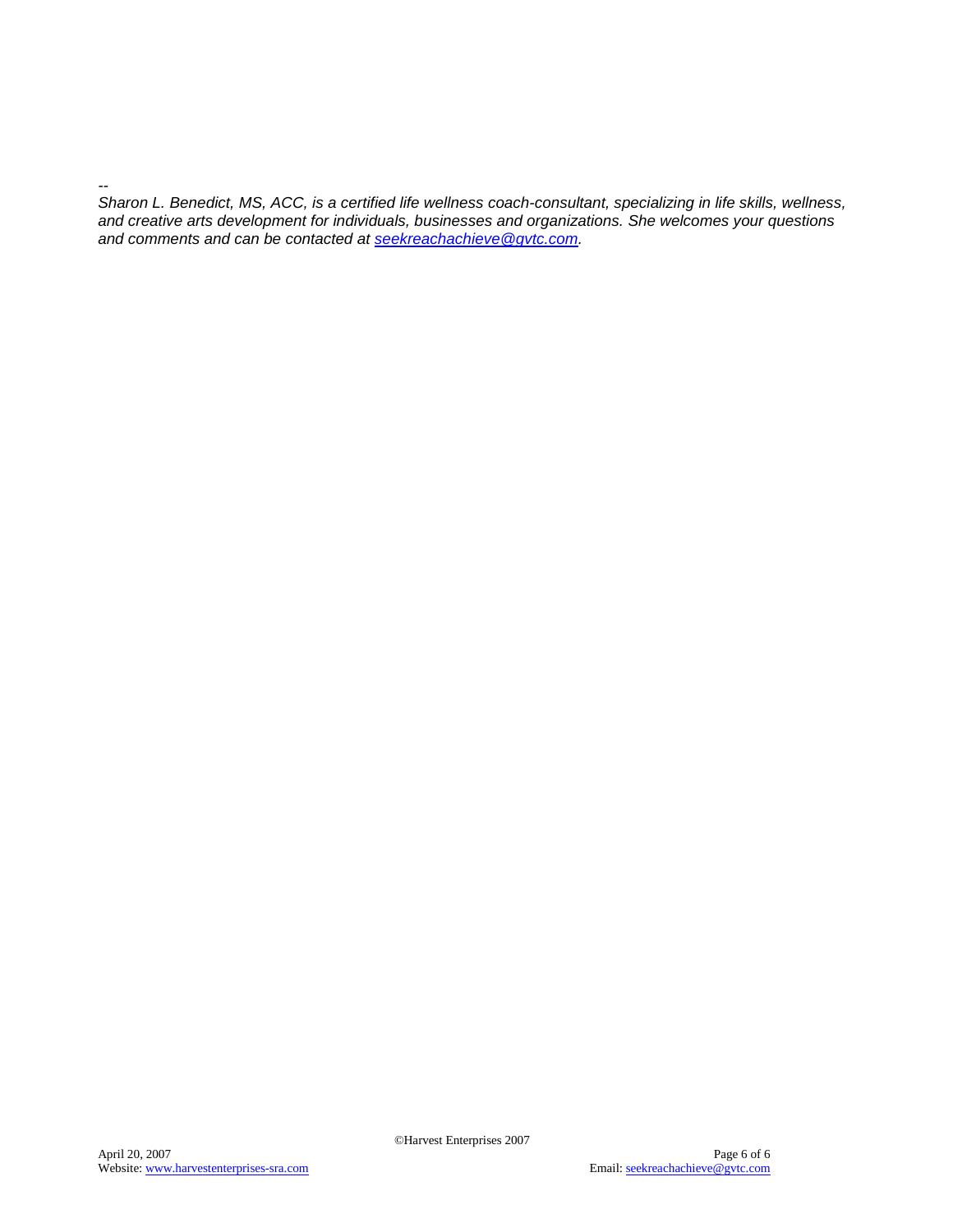*From the Heart...*

*. . . Life Skills for Today By Sharon L. Benedict MS, CLC*



### **Recordkeeping—Business Tips & Cautions**

When I looked over what I wrote on this subject in two articles last year, I thought, "Now, this is good!" So, here it is again in a two-for-one package. Enjoy.

A self-employed person spends roughly an average of about 50-76 hours per year—about 1½ hours per week—on activities (familiarization w/ business, recordkeeping, and return preparation) related to filing an annual federal business tax return. Then add the time spent on other business related recordkeeping (e.g. Accounts management, opportunities, various tasks & appointment records).

Can you also believe that over two-thirds of all sole proprietorships, partnerships, and S corporations are home-based and concentrated in relatively few industries? According to the Small Business Administration (SBA), over 90 percent of home-based businesses are sole proprietorships with no employees for 90% of them.

And guess who does a big chunk of the recordkeeping? The average time spent on recordkeeping is influenced by several factors:

**Experience** 

• Records that are well organized, and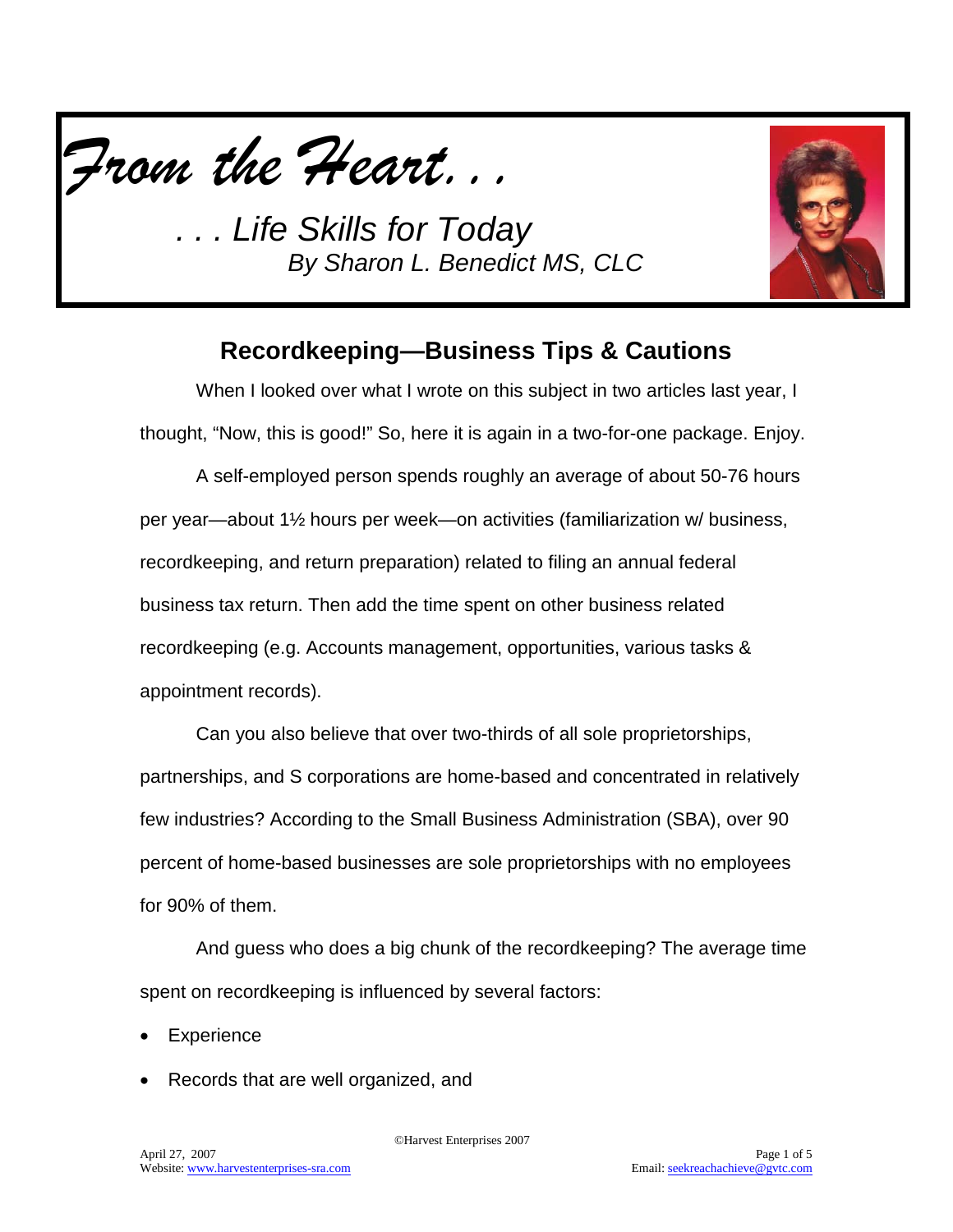#### • Computerization

These factors can markedly lower the time and effort involved. However, the startup business has the greater burden, as federal taxes have a steep learning curve. When the owner doesn't do their recordkeeping or tax preparation but hires out, direct costs can run about \$500 for the simplest return to \$3,500 for partnerships or S corporations (particularly when employees are involved). According to the SBA withholding tax forms are generally simple and parallel to the federal forms except for different numbers.

Yet, add the various taxes to be held and paid at various tax periods federal, sales, use, excise, business & personal property, local fees and business taxes and state tax for *other* states (Hallelujah!). Experience plays a major role in recordkeeping. The quality and design of business records are also a very important factor in the type of paperwork generated. In addition to being accurate and complete, the records need to generate the numbers required by tax forms.

Account records should be designed to make it easy to fill out the line items of appropriate tax forms. However, a business must keep other records for basic management purposes and to obtain credits and allowable business expense deductions—keeping personal expenses separate. Some of this recordkeeping would not be tax related but still essential. There are also some who believe retrieval of needed information required for IRS filings can be obtained from a well-organized check book.

Using computers can greatly reduce the time and effort involved in recordkeeping and retrieving data. Check books can be used for small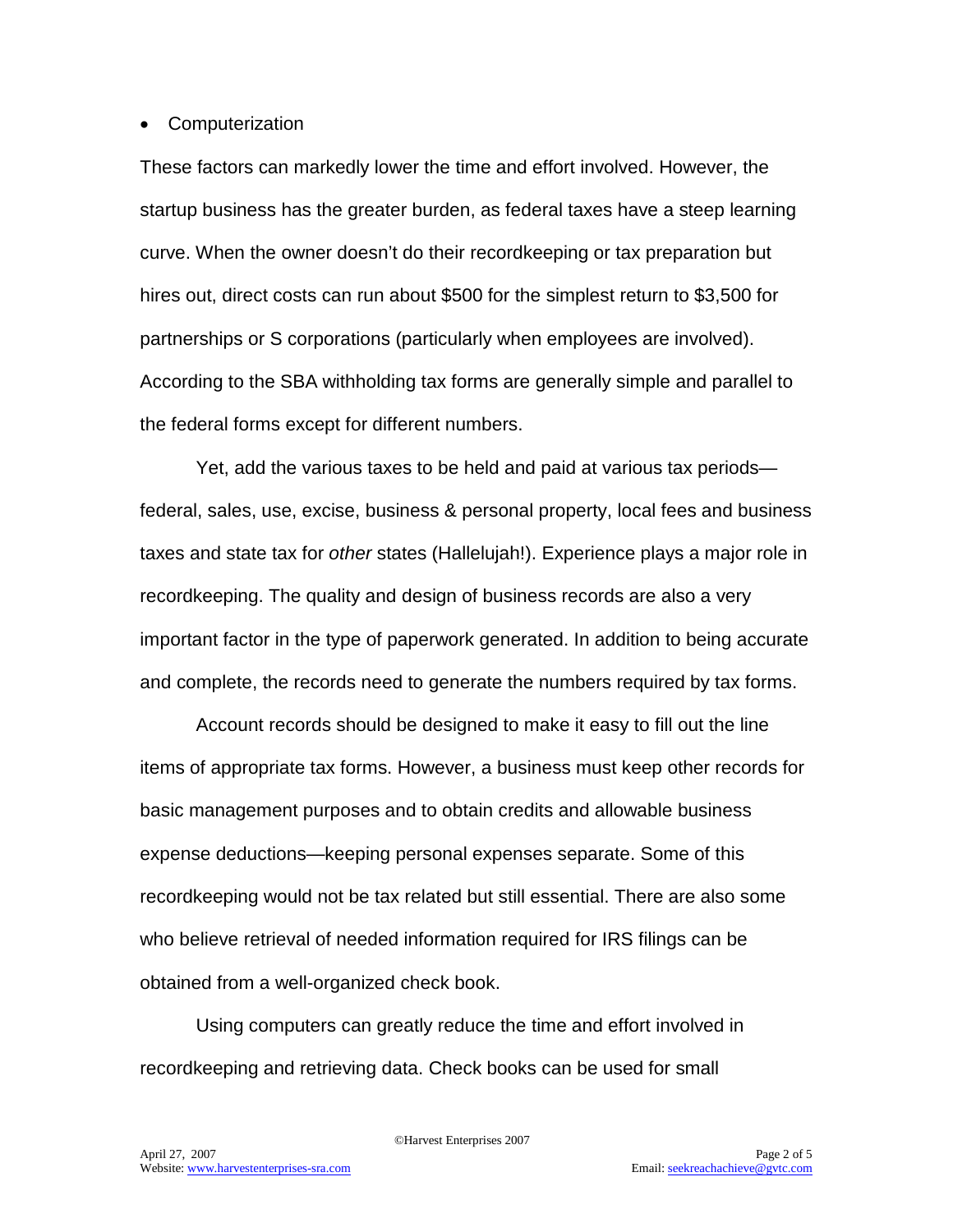businesses, but computer generated spreadsheets can also be a great help in keeping payroll or other more customized records—even if checks are written manually.

Much of your recordkeeping time will be on depreciation, accounts, withholding, unemployment, learning tax laws/forms, and office-in-home eligibility, and preparing and filing taxes. That's why most hire out. But if you have the skills, motivation, and discipline, involve a professional first; then consider going it alone. It will be worth the cost to get a jump start. You can also check out small business management programs at local universities and vocational schools for information and assistance.

Here are few key elements of a good business recordkeeping system:

- Business checking account (keep personal account separate)
- Pay all bills by check or electronic payment (be sure you print out automatic payment receipt; don't assume the deposit was made or cyberspace works all the time)
- Keep petty cash for small expenses; use sparingly and keep business expense documents.
- Deposit receipts often Don't keep cash or checks lying around to tempt loose hands
- Support your entries with hard copies filed in a safe place for easy access (use your bank statements as backup documentation).

Choosing a recordkeeping system very much depends on your type of business, size, cost, and staff skill.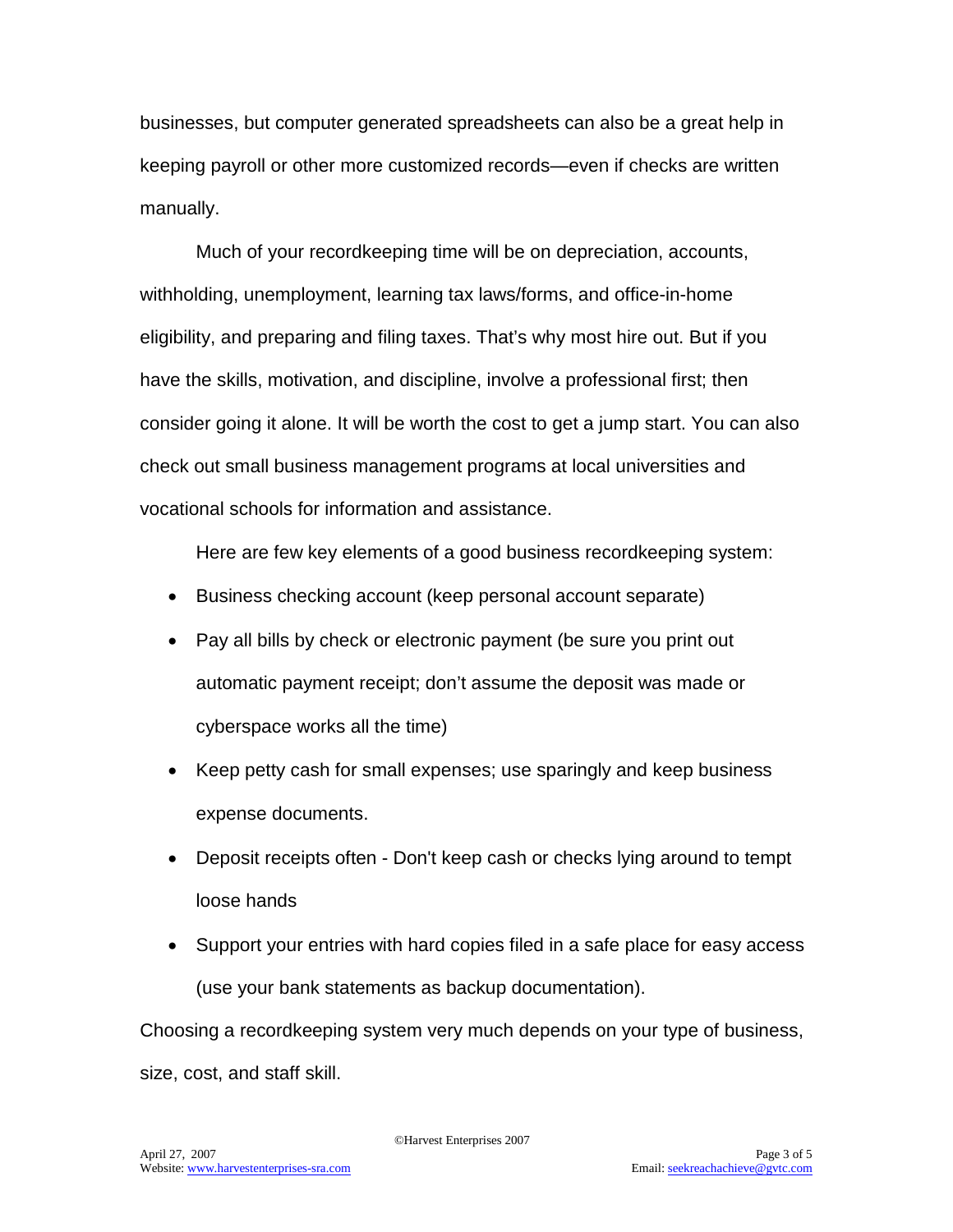There are two basic types of bookkeeping methods: single entry and double entry systems. Standardized bookkeeping systems can be found in business or stationery stores. Computer recordkeeping systems are also available. The Single Entry Bookkeeping System is a simpler method of recording cash receipts and disbursements in addition to the checkbook. This system is typically used for starting small businesses.

The Double Entry Bookkeeping System combines the single entry system with additional information to provide you with a more complete picture of your business—credits & debits, cash on hand, equity in building, equipment, accounts payable, mortgages and loans. Business software programs have many useful recordkeeping features worth checking out (e.g. QuickBooks, Money).

Both systems have pros and cons. Single entry systems are easy for a new small business but do not present a complete picture of your business and actual worth. Double entry systems are more complete, provide more features, and are also easy to do but require more entry time.

As you begin to choose your own preferred recordkeeping system, here are some cautions:

- Do not lose of control over the creation and use of your records.
- Do not lose control over access.
- When using electronic & computer recordkeeping, maintain secure passwords.
- Properly store records to avoid loss of tracking capability.
- Keep one official version of your records to avoid confusion and auditing complications.
- All documents should have names of parties and dates.